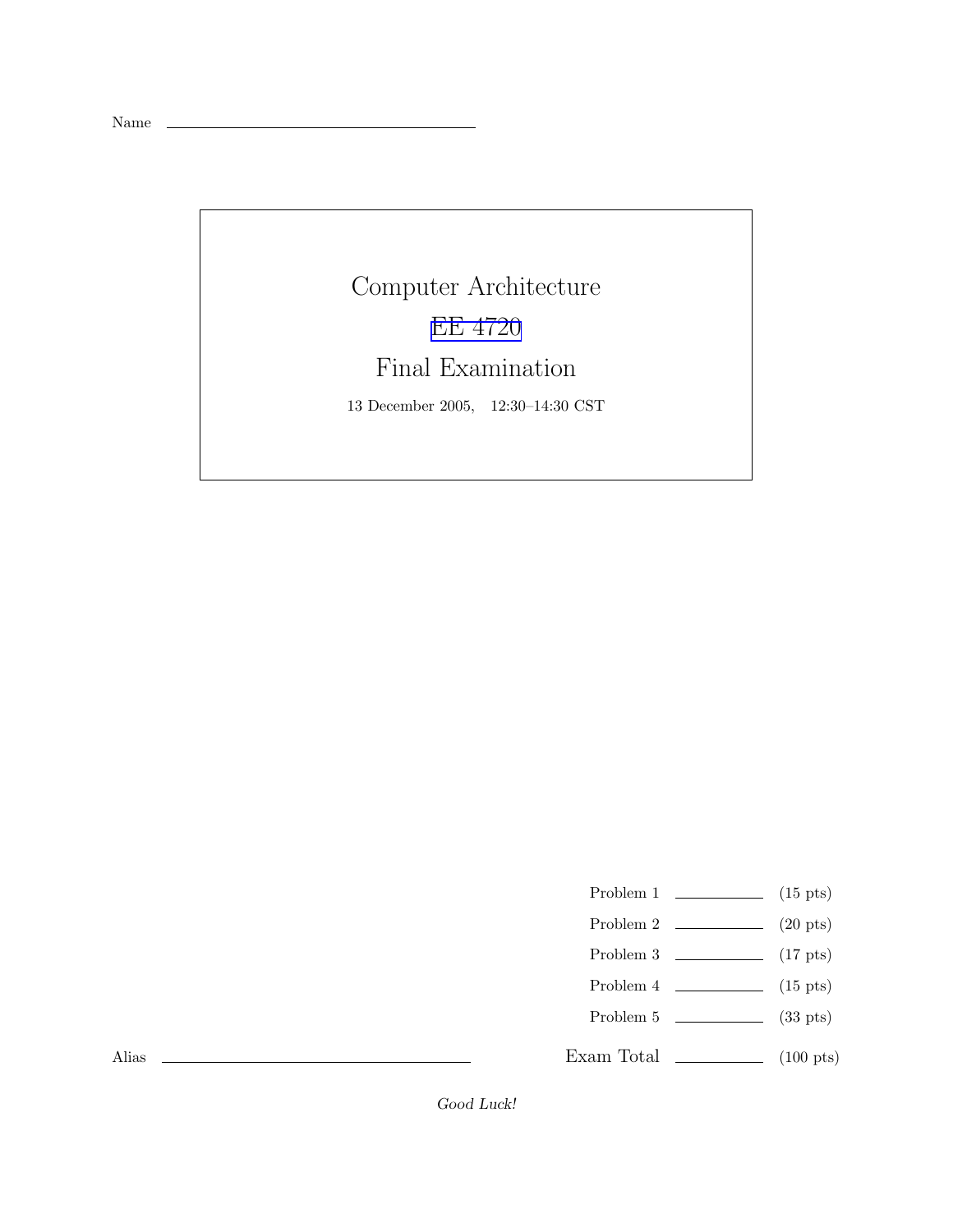Problem 1: The implementation of a version of MIPS with loop count instructions is shown below, these are the same instructions used in Homework 5. Instruction mtlc rt moves the contents of the rt register into a special loop count register, lc, and instruction mtlci immed moves a 16-bit immediate, immed, into lc. The loop-counted branch bclz is taken unless the lc register is zero, it also decrements lc. (In the diagram the upper input to the lc register is the data input and the lower input, we, is a write enable.)

Three wires in the implementation are labeled  $(|A|, |B|)$  and  $|C|$ . Show the values present on those wires for each cycle of the illustrated execution of the program in the space provided. Leave a value blank if the value has no effect, assume that instructions before and after the illustrated code are nops. Note that two iterations of the loop are shown. (15 pts)

| # Cycle           | 0  | 1            | 2            | 3  | 4  | 5  | 6  | 7  | 8  |                           |
|-------------------|----|--------------|--------------|----|----|----|----|----|----|---------------------------|
| mtlci 100         | IF | ID           | ЕX           | ME | WB |    |    |    |    |                           |
| LOOP:             |    |              |              |    |    |    |    |    |    |                           |
| bclz LOOP         |    | ΙF           | ID           | ЕX | ME | WB |    |    |    |                           |
| add r2, r2, r3    |    |              | ΙF           | ID | ЕX | МE | WВ |    |    |                           |
| # (2nd iteration) |    |              |              |    |    |    |    |    |    |                           |
| bclz LOOP         |    |              |              | ΙF | ID | ЕX | МE | WB |    |                           |
| add r2, r2, r3    |    |              |              |    | ΙF | ID | ЕX | МE | WB |                           |
| # Cycle           | 0  | $\mathbf{1}$ | $\mathbf{2}$ | 3  | 4  | 5  | 6  | 7  | 8  |                           |
| A :               |    |              |              |    |    |    |    |    |    | <- ANSWER HERE            |
| B:                |    |              |              |    |    |    |    |    |    | <- AND HERE               |
| $\mathbb{C}$ :    |    |              |              |    |    |    |    |    |    | $\leftarrow$ AND HERE TOO |
| # Cycle           | 0  | 1            | 2            | 3  | 4  | 5  | 6  | 7  | 8  |                           |

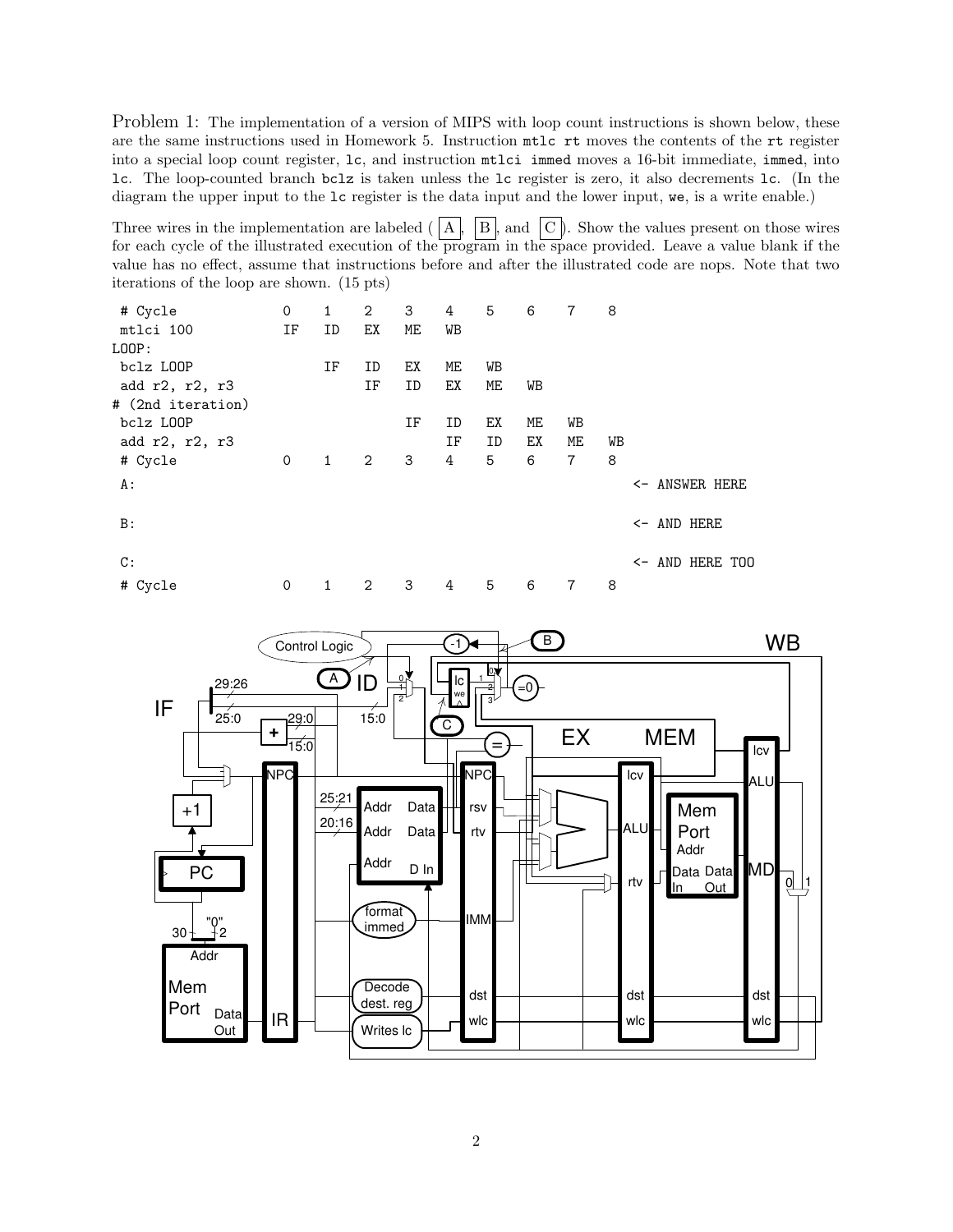Problem 2: Complete the pipeline execution diagrams for the different MIPS implementations below. Pay attention to the type of implementations in each part, they're not all the same. Don't forget to check for dependencies.

(5 pts) Scalar (not superscalar), statically scheduled, as illustrated in the previous problem. # Cycle 0 1 2 3 4 5 6 7 8 9 10 11 12 13 14 add r1, r2, r3 lw r4, 6(r1) xor r7, r4, r8 # Cycle 0 1 2 3 4 5 6 7 8 9 10 11 12 13 14 In all of the parts below the floating-point multiply unit has four stages and is fully pipelined, the stage labels are  $|M1-M4|$ . The floating-point add unit is two stages and fully pipelined, the stage labels are  $|A1|$  and A2 (5 pts) Scalar, statically scheduled, full set of bypass paths.  $\mathbf{I}$ # Cycle 0 1 2 3 4 5 6 7 8 9 10 11 12 13 14 mul.d f2, f4, f6 add.d f8, f2, f10 mul.d f2, f4, f14 sub.d f12, f2, f10 # Cycle 0 1 2 3 4 5 6 7 8 9 10 11 12 13 14 (5 pts) Two-way superscalar, statically scheduled, full set of bypass paths. No alignment restriction on instruction fetches. # Cycle 0 1 2 3 4 5 6 7 8 9 10 11 12 13 14 mul.d f2, f4, f6 add.d f8, f2, f10 mul.d f2, f4, f14 sub.d f12, f2, f10 # Cycle 0 1 2 3 4 5 6 7 8 9 10 11 12 13 14  $\mathbf{L}$ (5 pts) Two-way superscalar, dynamically scheduled, with a full set of bypass paths. No alignment restriction on instruction fetches. # Cycle 0 1 2 3 4 5 6 7 8 9 10 11 12 13 14 mul.d f2, f4, f6 add.d f8, f2, f10 mul.d f2, f4, f14 sub.d f12, f2, f10 # Cycle 0 1 2 3 4 5 6 7 8 9 10 11 12 13 14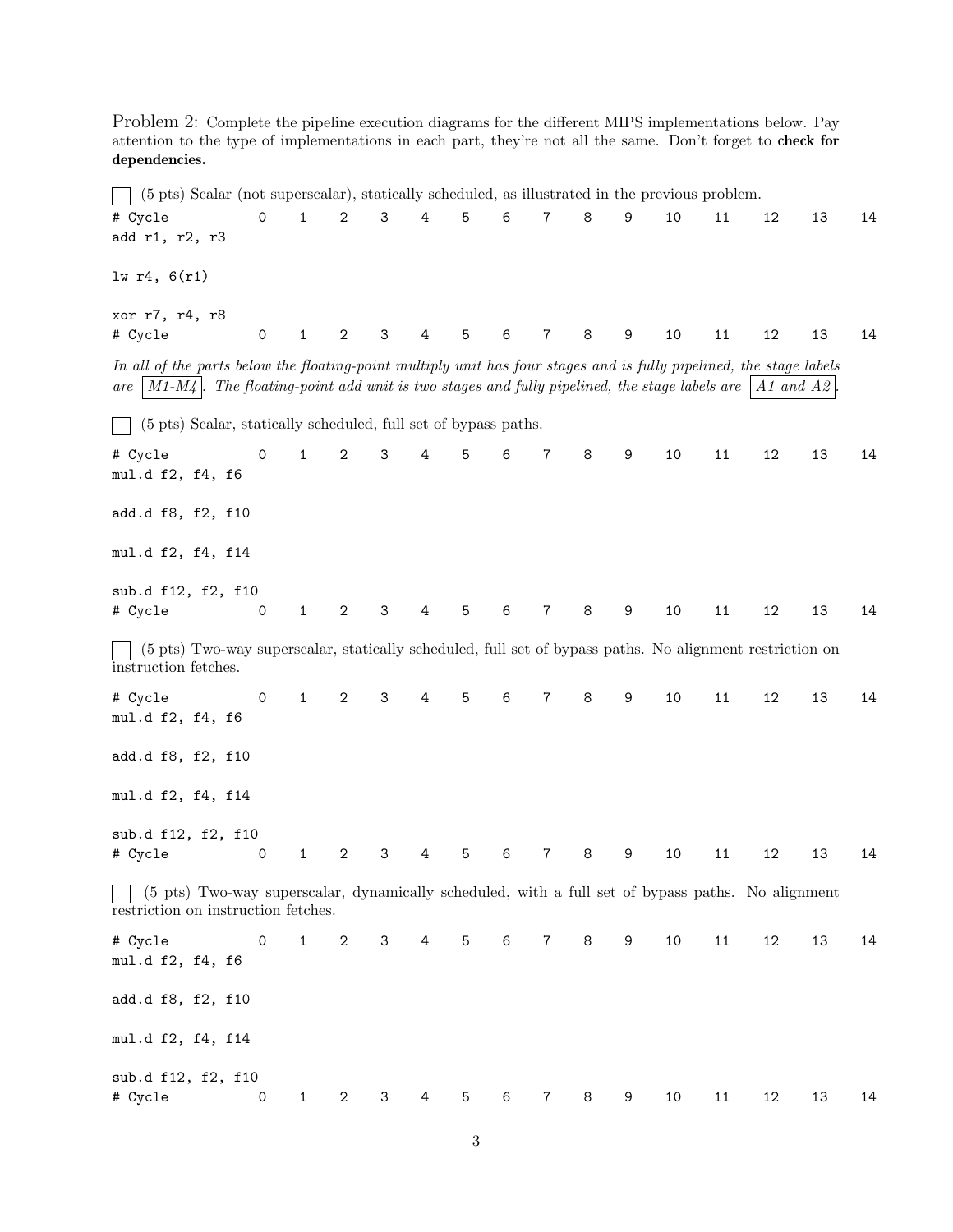Problem 3: The diagram below is for a cache on a system with the usual 8-bit characters.

(a) Answer the following, formulæ are fine as long as they consist of grade-time constants. (7 pts)

- CPU Addr Data Data Addr Out Tag Addr Tag Valid Data Addr Tag Addr  $\frac{Tag - 1}{?} =$ Valid Hit Out Out Out 32 b 32 b 14:6
- Fill in the blanks in the diagram.

Show the address bit categorization. Label the sections appropriately. (Alignment, Index, Offset, Tag.)  $\mathbf{I}$ 



Cache Capacity (Indicate Unit!!):

Memory Needed to Implement (Indicate Unit!!):  $\sim$ 

Line Size (Indicate Unit!!):

Show the bit categorization for a direct mapped cache with the same capacity and line size.

| UDD.<br>. |  |  |
|-----------|--|--|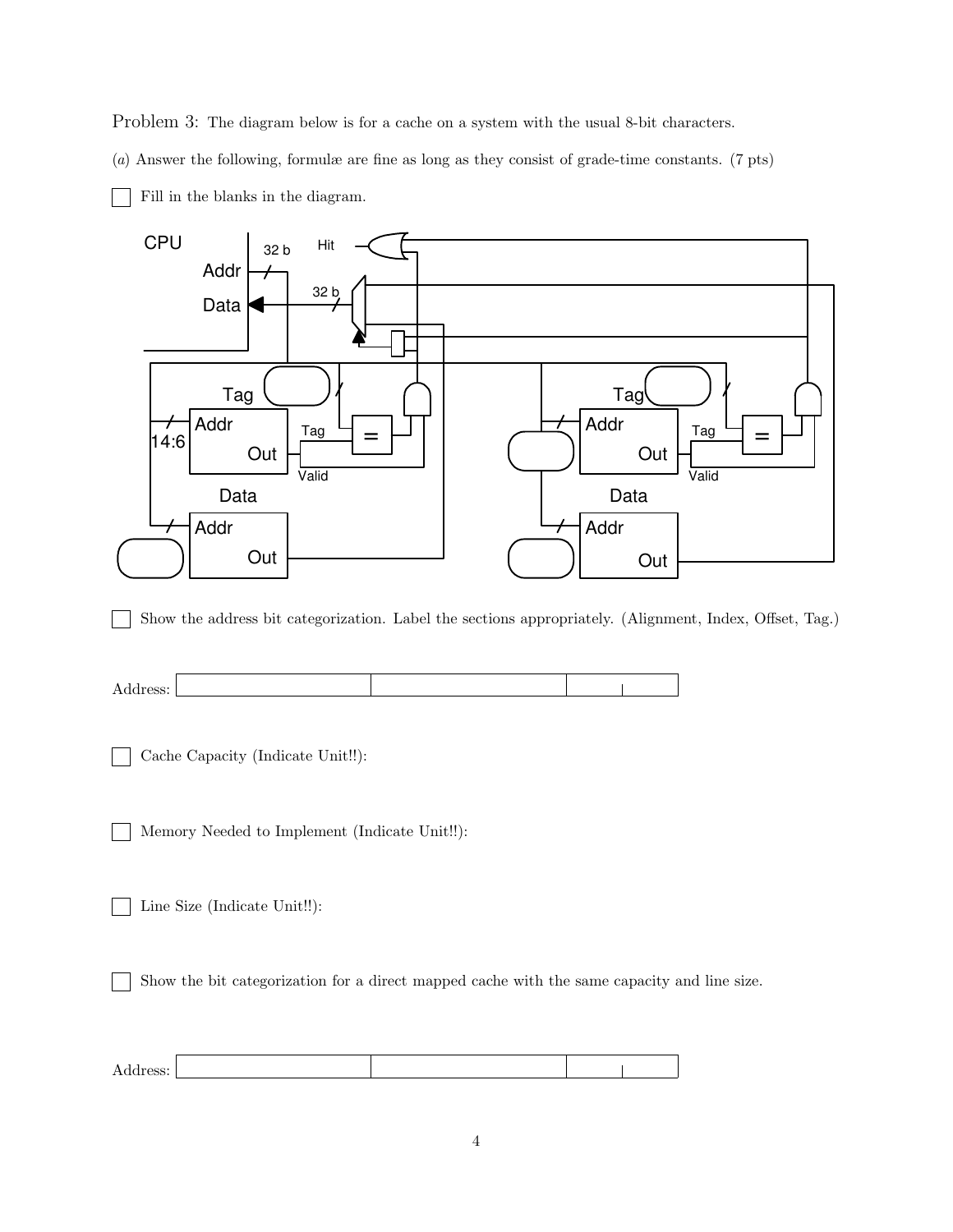Problem 3, continued: For the problems on this page use the cache from the previous page.

(b) The code below runs on the same cache as the first part of this problem. Initially the cache is empty; consider only accesses to the array.

```
\Box (5 pts) What is the hit ratio running the code below?
 double sum = 0.0, *a = 0x2000000; // sizeof(double) = 8 characters
 int i, j;
 for(j=0; j<3; j++)for(i=0; i<32; i++)
      sum += a[i];
```
(c) The slightly different code below runs on the same cache as the first part of this problem. Initially the cache is empty; consider only accesses to the array.

(5 pts) Set ILIMIT to the smallest value that will fill the cache.

```
double sum = 0.0, *a = 0x2000000; // sizeof(double) = 8 characters
int i;
int ILIMIT = \left\langle -\right\rangle ANSWER HERE
for(i=0; i<ILIMIT; i++)
    sum += a[i];
```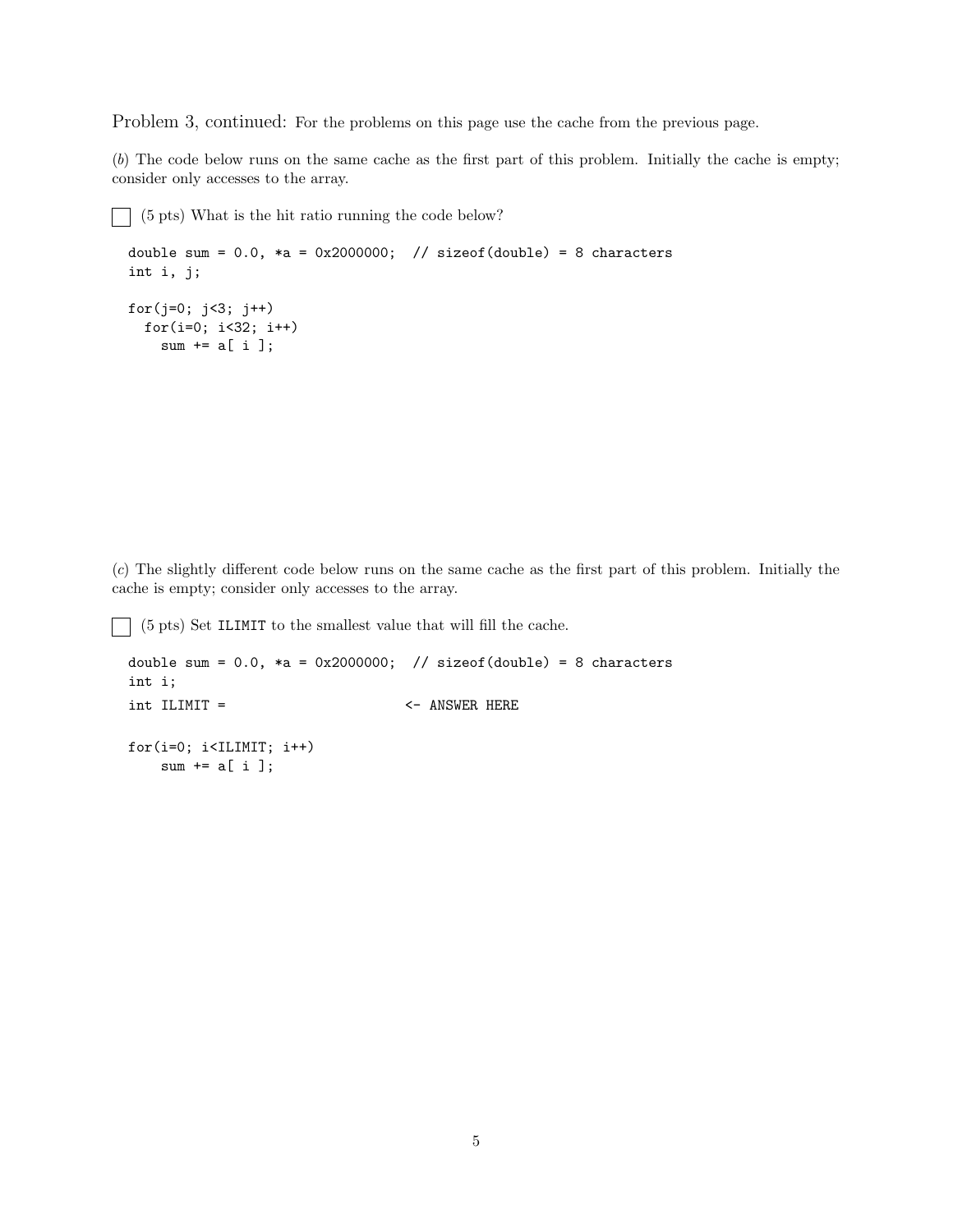Problem 4: Answer each question below.

(a) An n-way superscalar processor need not have n copies of everything that an ordinary scalar implementation has.

 $(5 \text{ pts})$  Which of the following is it most important that an n-way superscalar processor **does** have n of (explain):

- Mem-stage memory ports.
- Write ports to the register file.
- Floating-point adders.

(b) In the dynamically scheduled MIPS implementation covered in class:(5 pts)

When is a physical register allocated (removed from the free list and assigned to an instruction)?  $\mathbf{I}$ 

When is the physical register put back in the free list. Show an example that includes register numbers.

(c) Describe the contents of an Itanium (IA-64) bundle or a bundle in a typical VLIW ISA.

(5 pts) Bundle Contents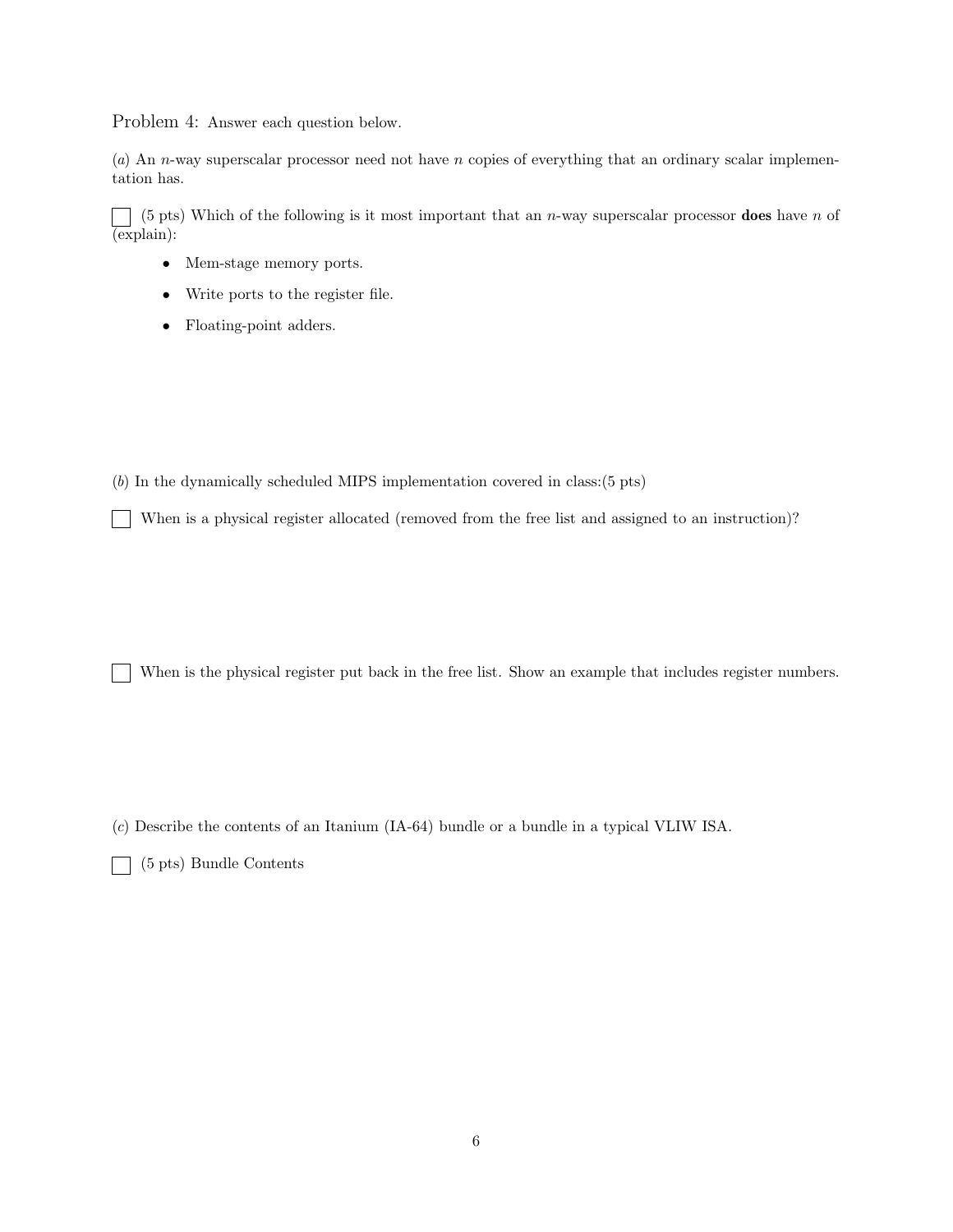Problem 5: Answer each question below.

(a) When a company wants to benchmark a new computer using SPECcpu it gets the benchmark suite from SPEC, compiles the code, runs the benchmarks, and proudly publishes the results. (The last step is optional.)

Below are two variations on this procedure, for each explain how the results might differ from those obtained using the usual SPEC procedure, and explain how useful the results would be to the typical user of SPECcpu results. (7 pts)

(1) SPEC gives a compiler (in addition to the usual material) to the company and allows the company to compile and run the suite following the usual SPECcpu rules (but using SPEC's compiler).

Compared to actual SPEC rules and to (2), how might the results differ? Explain.

Compared to actual SPEC rules and to (2), how useful would results be? Explain.

(2) The company gives the new computer and a compiler to SPEC and SPEC compiles and runs the benchmark suite using the usual SPECcpu rules.

Compared to actual SPEC rules and to (1), how might the results differ? Explain.

Compared to actual SPEC rules and to (1), how useful would results be? Explain.

 $\mathbf{1}$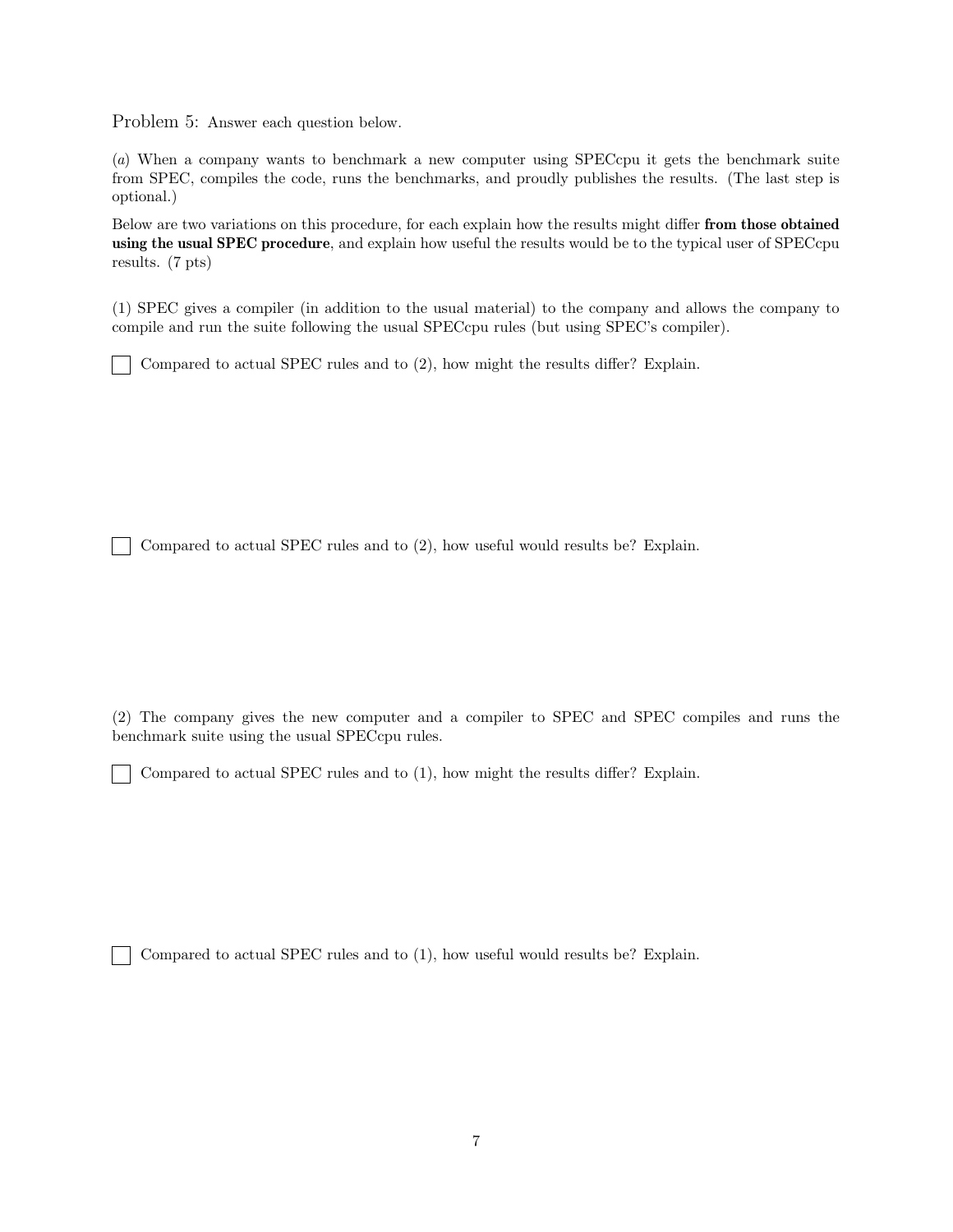(b) There is much less advantage in unrolling one of the loops below when the code is to run on a two-way statically scheduled superscalar MIPS implementation. Note: The original problem did not mention the code was to run on a superscalar implementation.  $(6 \text{ pts})$ 

 $\mathbf{L}$ Unroll the loop below or explain why it shouldn't be unrolled.

addi r9, r0, 1024 LOOP\_A: lw r1, 0(r2) lw r1, 0(r1) add r3, r1, r3 addi r2, r2, 4 bneq r9, r0 LOOP\_A addi r9, r9, -1

Unroll the loop below or explain why it shouldn't be unrolled.

addi r9, r0, 1024 LOOP\_B: lw r1, 0(r2) add r3, r3, r1 lw r2, 4(r2) bneq r9, r0 LOOP\_B addi r9, r9, -1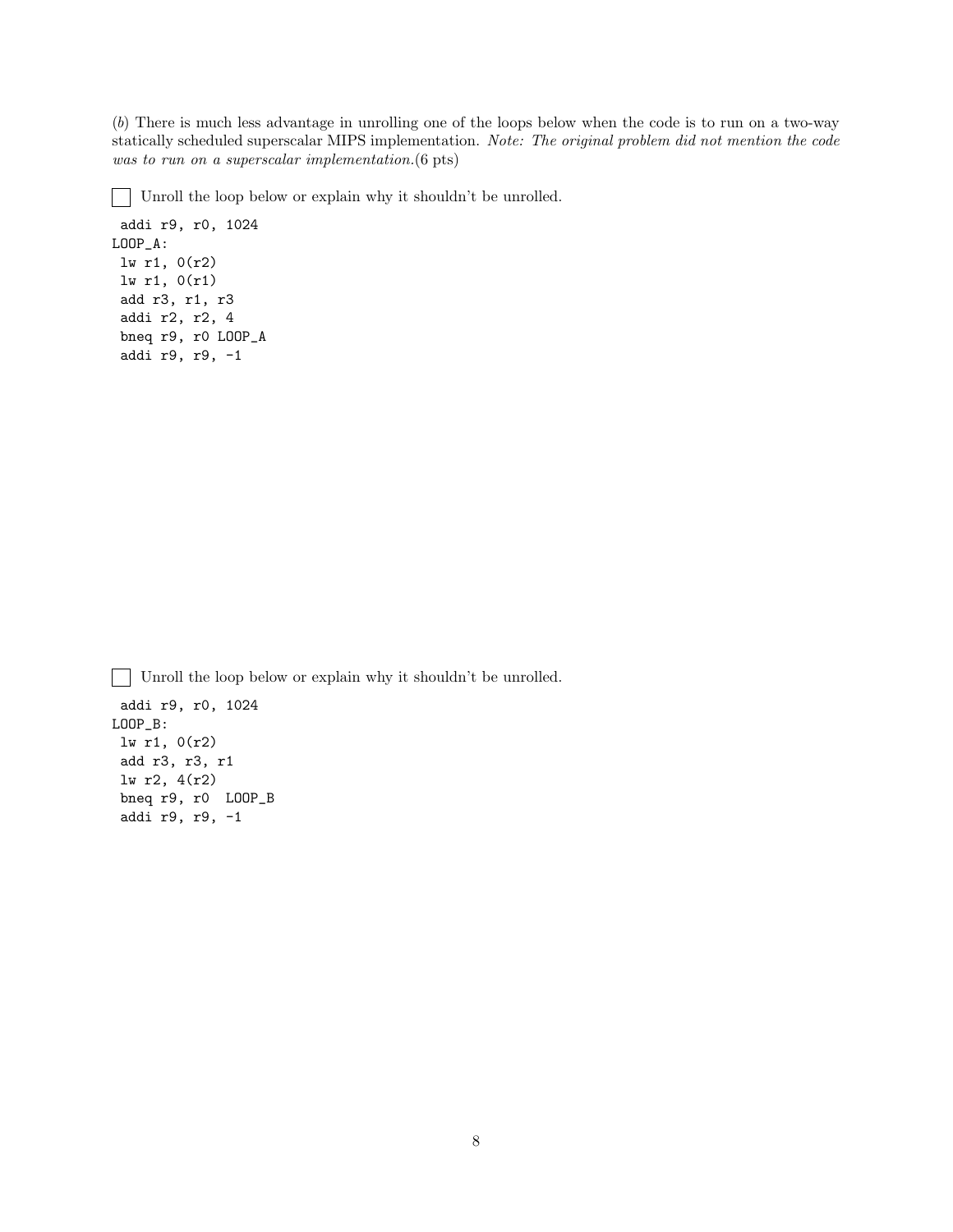(c) Which are smaller, RISC programs or CISC programs. Provide some instruction examples to illustrate your answer. (5 pts)

Example and explanation.

(d) The cost of implementing a rarely used instruction is deemed too high and so is omitted from an implementation. How can an operating system enable the implementation to run code that uses the rare instruction without modifying the code or examining it in advance. (5 pts)